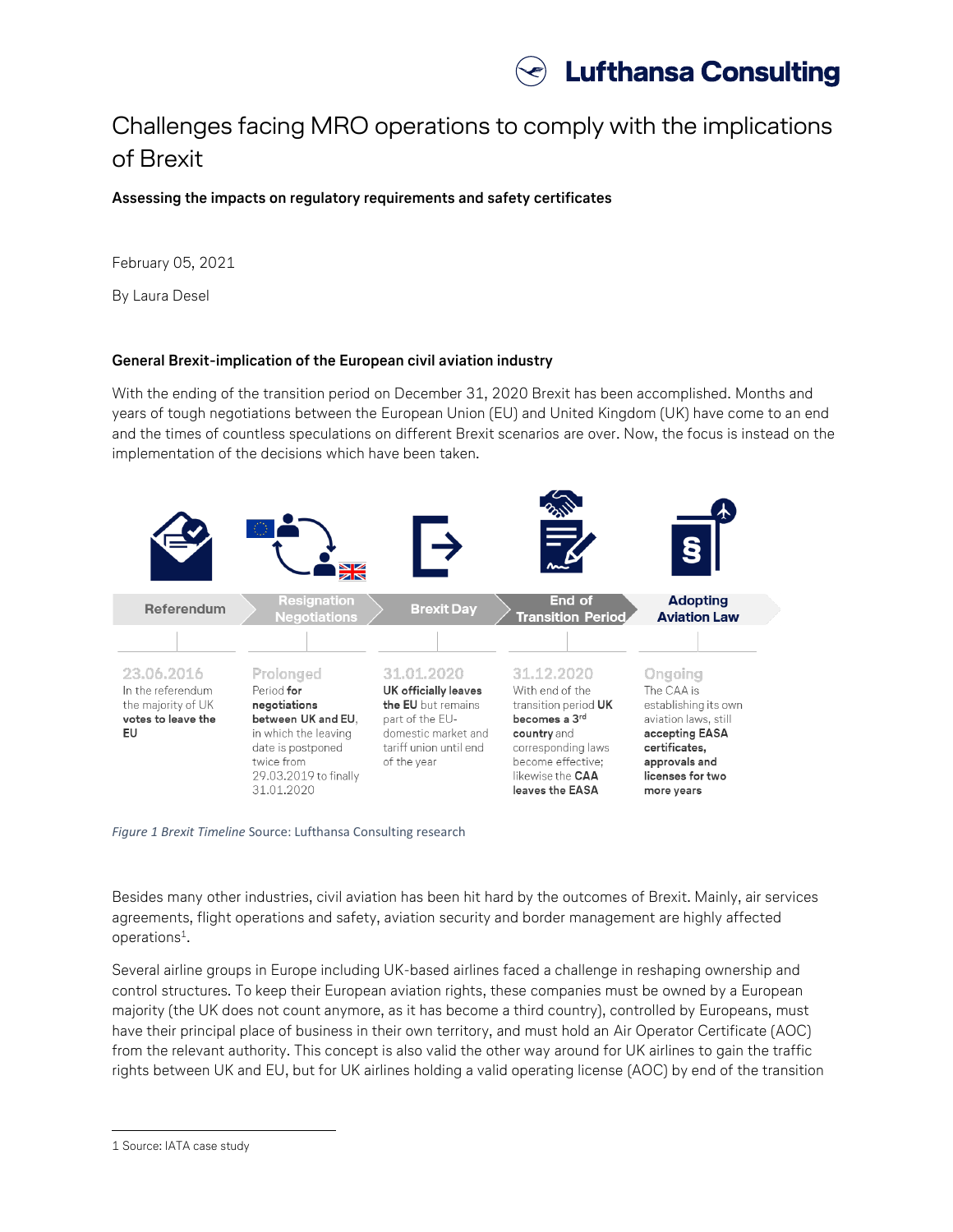

period a special arrangement is in place: the affected airlines still count as UK airlines if they are owned and effectively controlled by nationals of the EU or both UK and EU<sup>2</sup>.

These changes have forced airline groups like IAG<sup>3</sup> or Wizz Air to act. Both groups aim to fulfil the ownership and control requirements to be a European airline. Wizz Air on the one hand has withdrawn rights of its shareholders. As of January 01, 2021, all shares that are held by non-EU citizens are treated as restricted shares. IAG on the other hand has changed its control structure and now fills central positions with EUnationals.

The decisions regarding safety issues are the most relevant for the MRO area. It includes many regulatory requirements and certificates which were formerly regulated by EASA. However, with the CAA's decision to leave EASA, this mutual recognition of safety certificates and licenses between the UK and European systems came to an end on December 31, 2020.

## **Regulatory impact due to the ending of a mutual recognition of safety certificates**

Previously -before January 01, 2021- certificates, approvals and licenses issued by the CAA<sup>4</sup> were automatically transferred into UK licenses and thereby lost their EASA status and validity. Meaning, that UKbased MRO companies did not need to change their approvals to keep UK validity with ending of the transition period.

Moreover, the CAA has retained all substantive EU aviation safety requirements current on December 31, 2020 in the UK domestic regulation. The CAA regulation basically reproduces the European standards and documents, which simplifies their application.

Nevertheless, UK-based companies with UK approvals, that aim to work on EU-aircraft need to re-apply to obtain EASA certificates.

The following table provides an overview of the MRO-relevant standards based on CAA communication<sup>5</sup> (this overview is not intended to be exhaustive). The full and complete details can be found on the CAA homepage.

| <b>EASA Part No.</b>                       | Validity                                                                                                                                                                                                                                                                                                                                                                                                                                                                                                 | <b>Required actions</b>                                                                                                                                                                                                       |
|--------------------------------------------|----------------------------------------------------------------------------------------------------------------------------------------------------------------------------------------------------------------------------------------------------------------------------------------------------------------------------------------------------------------------------------------------------------------------------------------------------------------------------------------------------------|-------------------------------------------------------------------------------------------------------------------------------------------------------------------------------------------------------------------------------|
| Part-66<br>Aircraft Maintenance<br>License | UK-based company:<br>$\bullet$ CAA certificates are valid in UK<br>$\bullet$ To continue to release EU-<br>registered aircraft to service<br>outside the UK, it is necessary to<br>transfer the license to the<br>National Aviation Authority of an<br>EASA member state<br>EU-based company:<br>• To continue to work on UK-<br>registered aircraft for up to 2<br>years, unless the license changes<br>or expires (whichever occurs<br>soonest)<br>• No change required for EASA<br>certificates in EU | <b>UK-based company: Personnel</b><br>working in organizations approved by<br>the CAA who are based in the UK will<br>need to obtain a UK CAA issued Part<br>66 license after the 2 years or when<br>the EASA license expires |
| <b>Part-145</b><br>Maintenance of Aircraft | UK-based company:<br>• CAA certificates are valid in UK                                                                                                                                                                                                                                                                                                                                                                                                                                                  | <b>UK-based company:</b> To continue to<br>certify EU-registered aircraft, it is a                                                                                                                                            |

 $\overline{\phantom{a}}$ 2 Source: CAPA

4 Civil Aviation Authority

5 Source: https://info.caa.co.uk/uk-eu-transition/

<sup>3</sup> International Airlines Group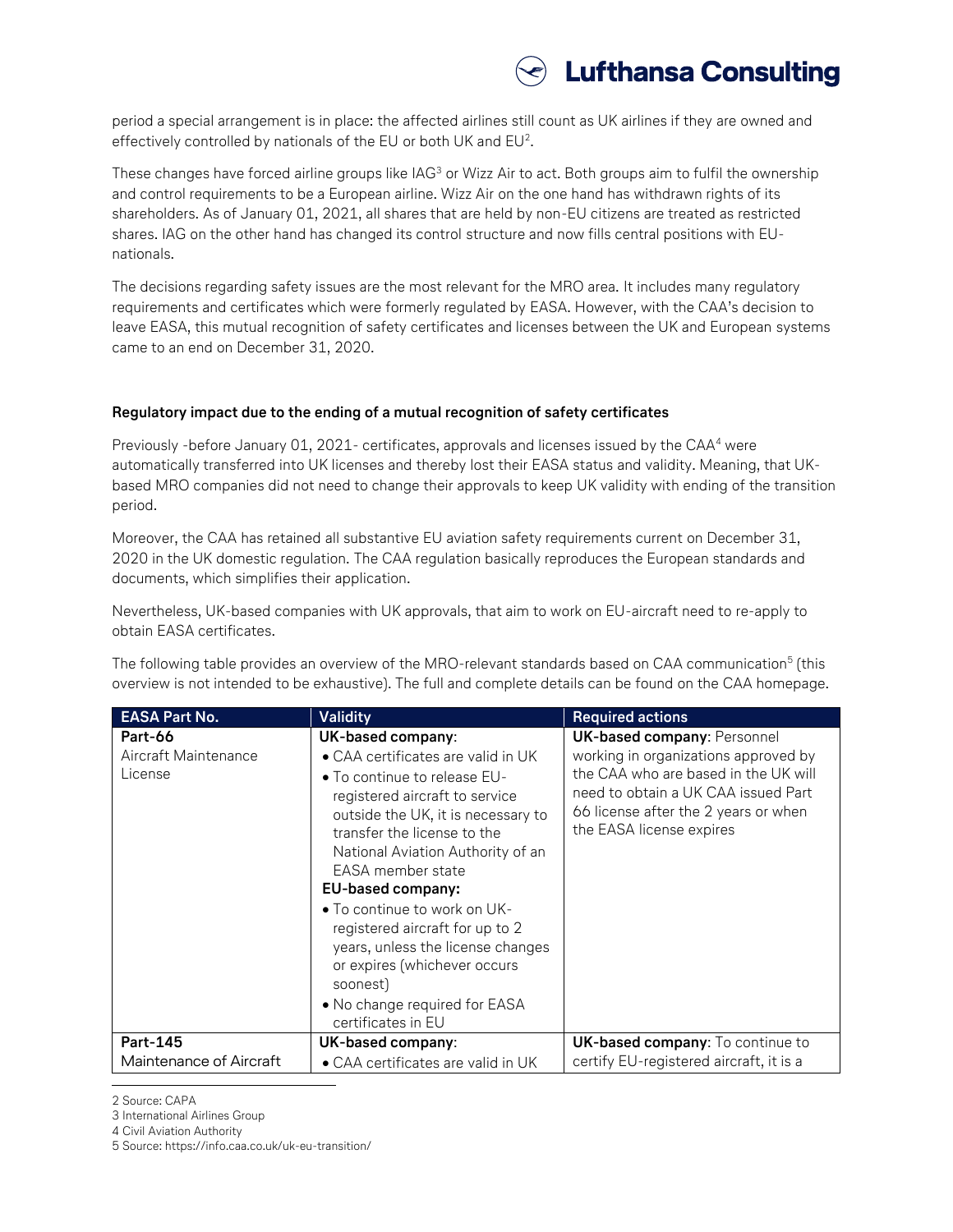

| Part-147<br>Maintenance Training<br>Organizations | • CAA certificates are no longer<br>valid in EU<br>EU-based company:<br>• EASA certificates remain valid in<br>the UK for the next 2 years<br>• No change required for EASA<br>certificates in EU<br>UK-based company:<br>• UK Part-147 approval valid for<br>type rating for UK licenses only<br>• CAA approvals are not valid in EU<br>EU-based company:<br>• EASA certificates remain valid in<br>the UK for the next 2 years<br>• No change for EASA certificates<br>in EU                                                                                                                                                                                                                                                 | requirement to hold an EASA Part 145<br>approval<br>UK-based company: To continue to<br>operate in the EU or train engineers for<br>the EU market, it is a requirement to<br>obtain a Part-147 approval from EASA                                                                                                     |
|---------------------------------------------------|--------------------------------------------------------------------------------------------------------------------------------------------------------------------------------------------------------------------------------------------------------------------------------------------------------------------------------------------------------------------------------------------------------------------------------------------------------------------------------------------------------------------------------------------------------------------------------------------------------------------------------------------------------------------------------------------------------------------------------|-----------------------------------------------------------------------------------------------------------------------------------------------------------------------------------------------------------------------------------------------------------------------------------------------------------------------|
| Part-21J<br>Design Organizations                  | UK-based company:<br>• Access to the European market is<br>made possible with a UK Part 21J<br>approval, with new design<br>certificates being either validated<br>or accepted by EASA<br>EU-based company:<br>• The UK-EU trade and co-<br>operation agreement recognizes<br>that design certificates issued<br>prior to December 31, 2020<br>remain valid<br>• EASA certificates issued after<br>31.12.2020 will need to be<br>validated by the CAA<br>• Continuation of recognition of<br>EASA Type Certificates,<br>Supplemental Type Certificates,<br>approvals for changes and<br>repairs, as well as Technical<br>Standard Order authorizations<br>approved in the EASA system<br>that are valid on 31 December<br>2020 |                                                                                                                                                                                                                                                                                                                       |
| Part-M<br>Continuing Airworthiness                | · Regulation (EU) No 1321/2014,<br>Part-M was retained in UK<br>domestic legislation<br>• A CAMO <sup>6</sup> organization approved<br>by EASA or an EASA Member<br>State prior to 1 January 2021 will<br>be able to manage UK-registered<br>aircraft and issue/extend ARCs <sup>7</sup><br>for up to two years as long as the<br>applicable aircraft type was on                                                                                                                                                                                                                                                                                                                                                              | • Replacement Certificates of<br>Airworthiness (CoA) will be issued<br>during 2021. ARCs will be updated<br>at the next issue of the certificate<br>• To minimize the risk of disruption,<br>the CAA provides a letter to all<br>operators confirming the validity of<br>the documents for carriage on UK<br>aircraft |

<sup>6</sup> Continuing Airworthiness Management Organization

7 Airworthiness review certificate

 $\overline{a}$